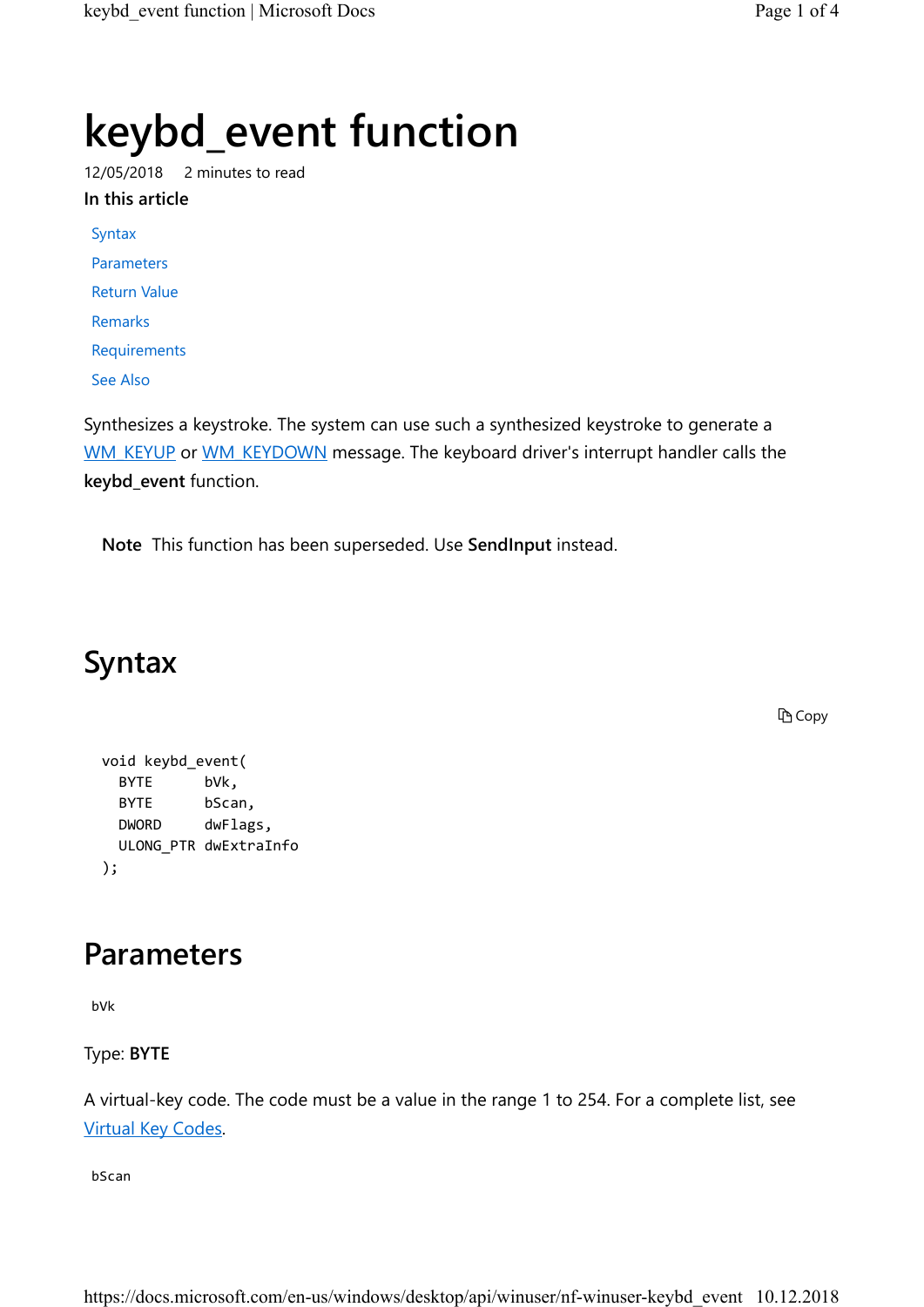#### Type: BYTE

A hardware scan code for the key.

dwFlags

Type: DWORD

Controls various aspects of function operation. This parameter can be one or more of the following values.

| Value                  | <b>Meaning</b>                                                 |
|------------------------|----------------------------------------------------------------|
| KEYEVENTF_EXTENDEDKEY  | If specified, the scan code was preceded by a prefix byte      |
| 0x0001                 | having the value 0xE0 (224).                                   |
| <b>KEYEVENTF KEYUP</b> | If specified, the key is being released. If not specified, the |
| 0x0002                 | key is being depressed.                                        |

dwExtraInfo

Type: ULONG\_PTR

An additional value associated with the key stroke.

# Return Value

This function does not return a value.

# Remarks

An application can simulate a press of the PRINTSCRN key in order to obtain a screen snapshot and save it to the clipboard. To do this, call keybd\_event with the  $bVk$  parameter set to VK\_SNAPSHOT.

#### Examples

The following sample program toggles the NUM LOCK light by using keybd\_event with a virtual key of VK\_NUMLOCK. It takes a Boolean value that indicates whether the light should be turned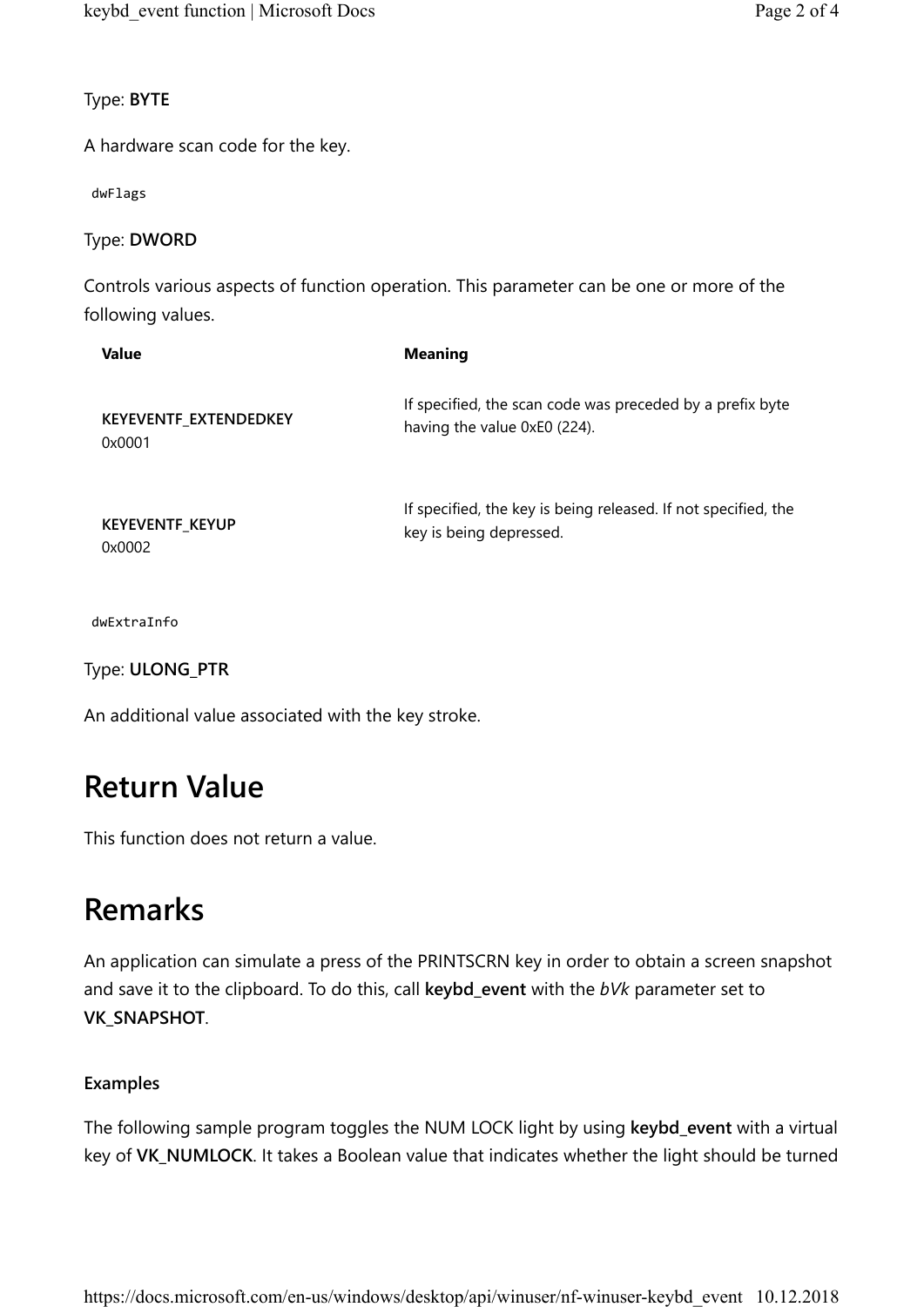off (FALSE) or on (TRUE). The same technique can be used for the CAPS LOCK key (VK\_CAPITAL) and the SCROLL LOCK key (VK\_SCROLL).

```
 #include <windows.h> 
void SetNumLock( BOOL bState ) 
{ 
BYTE keyState[256];
                                        h<br>http://www.copy
    GetKeyboardState((LPBYTE)&keyState);
    if( (bState && !(keyState[VK_NUMLOCK] & 1)) ||
        (!bState && (keyState[VK_NUMLOCK] & 1)) )
     { 
     // Simulate a key press 
        keybd_event( VK_NUMLOCK, 
                     0x45, 
                    KEYEVENTF_EXTENDEDKEY | 0,
                     0 ); 
     // Simulate a key release 
        keybd_event( VK_NUMLOCK, 
                     0x45, 
                     KEYEVENTF_EXTENDEDKEY | KEYEVENTF_KEYUP, 
                     0); 
     } 
}
void main() 
{ 
SetNumLock( TRUE ); 
}
```
#### Requirements

| Minimum supported client | Windows 2000 Professional [desktop apps only] |
|--------------------------|-----------------------------------------------|
| Minimum supported server | Windows 2000 Server [desktop apps only]       |

 $\curvearrowright$ 

 $\checkmark$